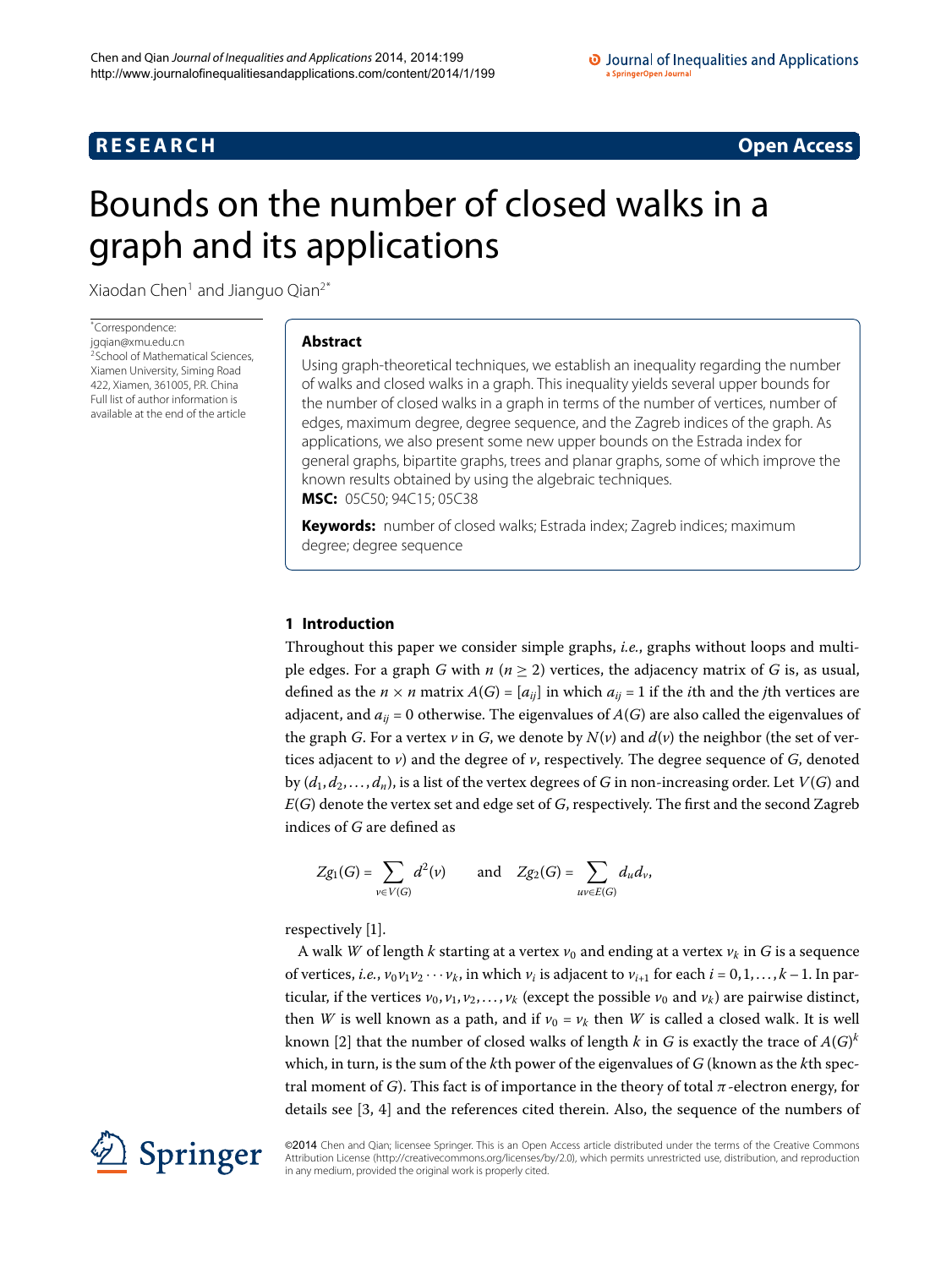closed walks of length  $k, k = 1, 2, \ldots$ , starting at a given vertex  $\nu$ , was proposed by Randić [5[\]](#page-8-6) for characterization of the environment of vertex *v*.

Based on the number of closed walks, Estrada [6] put forward a graph invariant, which was originally referred to as the subgraph centrality but has since become known as the Estrada index of a graph *G*, defined as

$$
EE(G)=\sum_{i=1}^n e^{\lambda_i},
$$

where  $\lambda_1, \lambda_2, \ldots, \lambda_n$  are the eigenvalues of *G*. The Estrada index has successfully found applications in various fields, including biochemistry  $[6, 7]$  $[6, 7]$  and complex networks  $[8]$ . Also, a number of mathematical properties, especially various lower and upper bounds on the Estrada index of a graph have been established, for details we refer the reader to  $[9-16]$  $[9-16]$ ; other properties can be found in  $[17-19]$  and a latest survey paper by Gutman *et al.* [20].

In general, counting the closed walks in a graph (of large order) is not an easy work. Only a few results were obtained for some special types of graphs, *e.g.*, vertex-transitive graphs [21[\]](#page-8-16) and generalized de Bruijn graphs [22]. In this paper, using graph-theoretical techniques, we establish an inequality regarding the number of walks and closed walks starting at a given vertex. This inequality yields several upper bounds for the number of closed walks in a graph in terms of the number of vertices, number of edges, maximum degree, degree sequence, the first and the second Zagreb indices of the graph. As applications, in Section 3 we present some new upper bounds on the Estrada index for general graphs, bipartite graphs, trees, and planar graphs, which improve some known results obtained by using the algebraic techniques.

# **2 Main results**

Given a graph *G* and a vertex *v*, let  $W_k(G, v)$  denote the set of walks of length *k* starting at *v* in *G*, and let  $W_k(G, v) = |W_k(G, v)|$ . Obviously,  $W_0(G, v) = 1$ ,  $W_1(G, v) = d(v)$ . Moreover, it is easy to check that

<span id="page-1-3"></span><span id="page-1-0"></span>
$$
W_2(G, v) = \sum_{u \in N(v)} d(u),
$$
  

$$
W_3(G, v) = \sum_{u \in N(v)} \sum_{w \in N(u)} d(w).
$$

In general, we have the following result.

**Lemma 1** Let G be a graph of order n with maximum degree  $\Delta$ , and let v be an arbitrary *vertex in G*. *Then*

<span id="page-1-2"></span><span id="page-1-1"></span>
$$
W_k(G, \nu) \le \Delta^k, \quad \text{for any } k \ge 1,
$$
\n<sup>(1)</sup>

$$
W_k(G, \nu) \le d(\nu) \Delta^{k-1}, \quad \text{for any } k \ge 2,
$$
 (2)

$$
W_k(G,\nu) \le \sum_{u \in N(\nu)} d(u) \Delta^{k-2}, \quad \text{for any } k \ge 3,
$$
\n<sup>(3)</sup>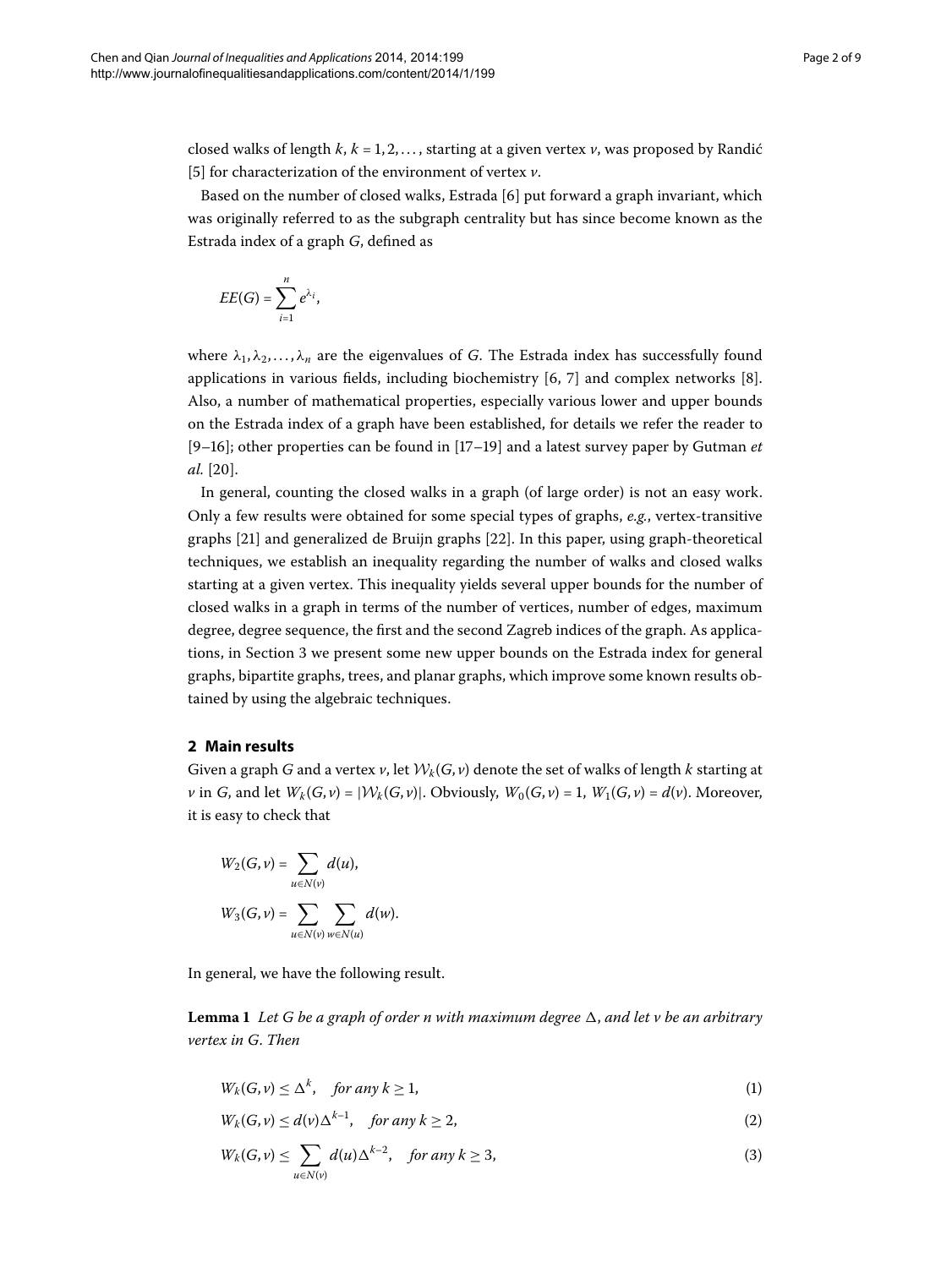<span id="page-2-3"></span><span id="page-2-2"></span><span id="page-2-1"></span> $\Box$ 

<span id="page-2-0"></span>
$$
W_k(G,\nu) \le \sum_{u \in N(\nu)} \sum_{w \in N(u)} d(w) \Delta^{k-3}, \quad \text{for any } k \ge 4. \tag{4}
$$

*Each of the equalities holds in* [\(](#page-1-0)1)-(4) *for all v if and only if G is regular.* 

*Proof* Let  $W = \nu \nu_1 \nu_2 \cdots \nu_k$  be a walk in  $W_k(G, \nu)$ . Observe that each of *k* steps of *W* has at most  $\Delta$  choices, then [\(](#page-1-0)1) follows. We also notice that the first one, two, and three step(s) of *W* have exactly  $d(v)$ ,  $\sum_{u \in N(v)} d(u)$  and  $\sum_{u \in N(v)} \sum_{w \in N(u)} d(w)$  choices, respectively, and each of the remaining steps has at most  $\Delta$  choices, so [\(](#page-2-0)2[\)](#page-1-2), (3), and (4) follow as well. Moreover, it is not difficult to see that each of the equalities holds in  $(1)-(4)$  $(1)-(4)$  $(1)-(4)$  for all  $\nu$  in *G* if and only if *G* is a  $\Delta$ -regular graph. This completes the proof.  $\Box$ 

Let  $W_k(G)$  be the number of walks of length  $k$  in  $G$ , *i.e.*,  $W_k(G) = \sum_{v \in V(G)} W_k(G, v)$ . It is clear that  $W_0(G)$  = *n*,  $W_1(G)$  =  $\sum_{v \in V(G)} d(v)$  = 2*m*. Moreover, one can deduce easily that

$$
W_2(G) = \sum_{v \in V(G)} \sum_{u \in N(v)} d(u) = \sum_{u \in V(G)} d^2(u) = Zg_1(G),
$$
  

$$
W_3(G) = \sum_{v \in V(G)} \sum_{u \in N(v)} \sum_{w \in N(u)} d(w) = \sum_{u \in V(G)} d(u) \sum_{w \in N(u)} d(w)
$$
  

$$
= 2 \sum_{uw \in E(G)} d(u)d(w) = 2Zg_2(G),
$$

where  $Zg_1(G)$ ,  $Zg_2(G)$  are the first and the second Zagreb indices of *G*, respectively. Using these facts and Lemma 1, for general  $k \geq 1$ , we have the following.

**Theorem 2** Let G be a graph with n vertices, m edges, and maximum degree  $\Delta$ . Then

$$
W_k(G) \le n\Delta^k, \quad \text{for any } k \ge 1,
$$
\n<sup>(5)</sup>

$$
W_k(G) \le 2m\Delta^{k-1}, \quad \text{for any } k \ge 2,
$$
 (6)

$$
W_k(G) \le Zg_1(G)\Delta^{k-2}, \quad \text{for any } k \ge 3,
$$
 (7)

$$
W_k(G) \le 2Zg_2(G)\Delta^{k-3}, \quad \text{for any } k \ge 4. \tag{8}
$$

*Each of the equalities holds in* (5[\)](#page-2-2)-(8) *if and only if G is regular.* 

*Proof* This proof is trivial.

**Remark** Bounds [\(](#page-2-2)6)-(8) can be seen as some slight improvements of bound (5). Here, we also list two other improvements of bound (5) for using later.

(i) [\[](#page-8-17)23] Let *G* be a graph of order *n* with degree sequence  $(d_1, d_2, ..., d_n)$ . Then for  $k \ge 1$ ,

$$
W_k(G) \le \sum_{i=1}^n d_i^k,\tag{9}
$$

with equality if and only if *G* is regular or  $k \leq 2$ .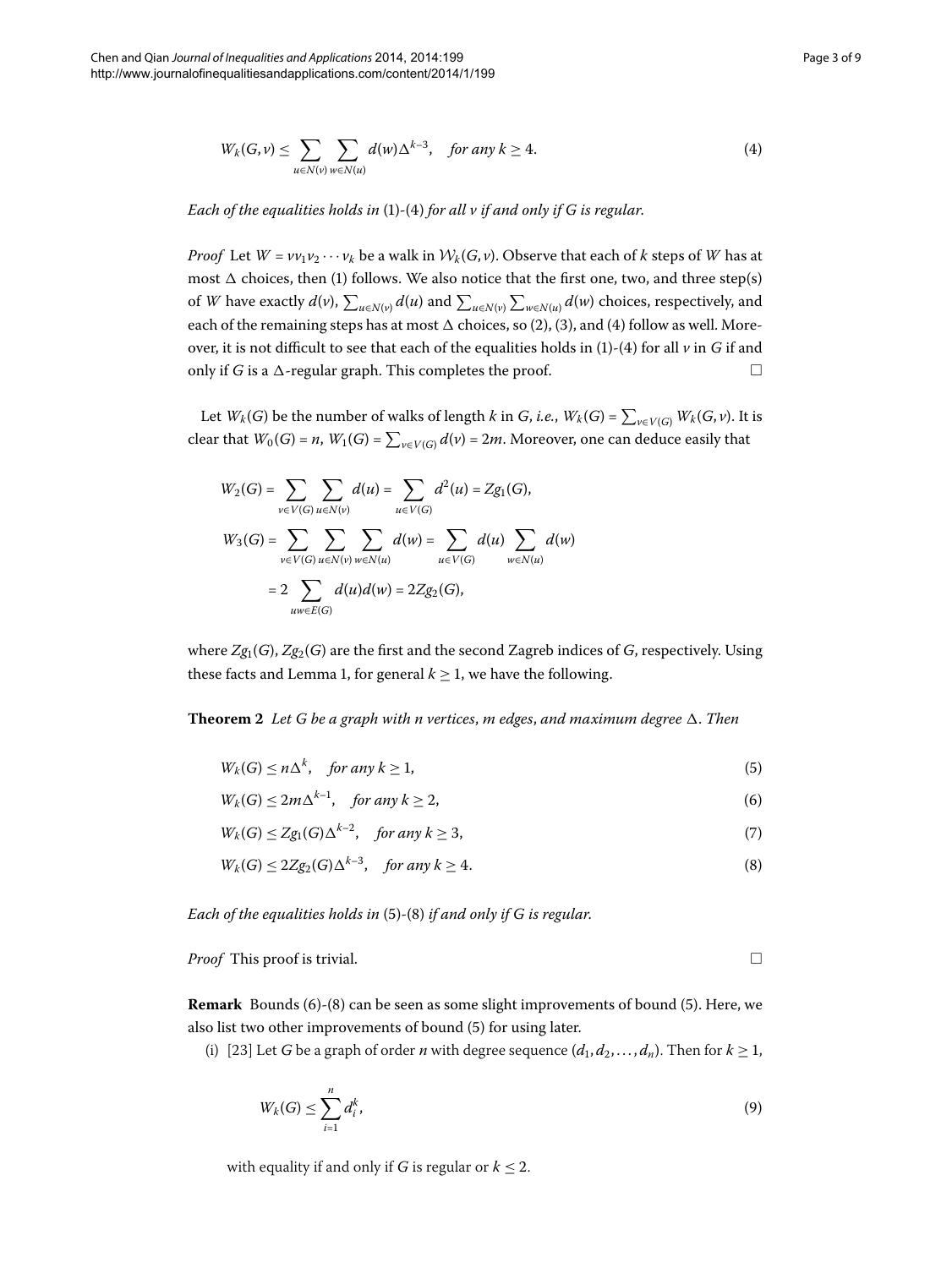(ii) [\[](#page-8-18)24] Let *G* be a graph of order *n* with maximum degree  $\Delta$ . If *G* admits an orientation with maximum outdegree  $d \leq \Delta/2$ , then for  $k \geq 1$ ,

<span id="page-3-1"></span><span id="page-3-0"></span>
$$
W_k(G) \le n2^k d^{k/2} (\Delta - d)^{k/2}.
$$
\n(10)

Moreover, from the proof of  $(10)$  $(10)$  (see Theorem 16 in  $[24]$  $[24]$ ), one can deduce that the equality holds in [\(](#page-3-0)10) if and only if *G* is a  $\Delta$ -regular Euler graph.

<span id="page-3-2"></span>Now we turn to the number of closed walks. Let  $CV_k(G, v)$  denote the set of closed walks of length *k* starting and ending at *v* in *G*, and let  $CW_k(G, v) = |CW_k(G, v)|$ . It is obvious that  $0 = CW_1(G, v) < W_0(G, v) = 1$ ,  $CW_2(G, v) = W_1(G, v) = d(v)$ . In general, for  $k \ge 3$  we establish the following simple but useful result.

**Lemma**  *Let G be a graph of order n and let v be an arbitrary vertex in G*. *Then*, *for any*  $k > 3$ ,

$$
CW_k(G, \nu) \leq W_{k-1}(G, \nu),\tag{11}
$$

*with equality if and only if k is even*, *and the component of G containing v is bipartite and v is adjacent to each of the vertices in the other partition part*.

*Proof* Let f be the map from  $\mathcal{CW}_k(G, v)$  into  $\mathcal{W}_{k-1}(G, v)$  such that, for any closed walk  $v_1v_2\cdots v_{k-1}v\in \mathcal{CW}_k(G,v),$ 

$$
f(\nu\nu_1\nu_2\cdots\nu_{k-1}\nu)=\nu\nu_1\nu_2\cdots\nu_{k-1}.
$$

One can see that different closed walks are mapped to different walks by *f* , which yields

$$
CW_k(G,v) \leq W_{k-1}(G,v).
$$

Further, the equality holds if and only if the end vertex of each walk in  $W_{k-1}(G, \nu)$  is adjacent to *v*. In this case, if *k* is odd then, for any edge *vu*,  $W_{k-1}(G, v)$  contains a walk of the form  $W = vuvu \cdots vuv$  while  $v$  is not adjacent to itself, a contradiction. So if the equality holds in  $(11)$  $(11)$ , then *k* must be even.

Now we consider the component  $C_v$  of  $G$  containing  $v$ , under the assumption that the equality holds in (11) and *k* is even. Let  $N_l(G, v)$  denote the set of vertices at distance *l* from *v* in *G*. We claim that  $N_l(G, v)$  is an empty set, for any  $l \geq 3$ . Otherwise there would be a path  $P = \nu \nu_1 \nu_2 \nu_3$  such that  $\nu_3$  is not adjacent to  $\nu$ , but the walk  $W = \nu \nu_1 \nu_1 \cdots \nu \nu_1 \nu_2 \nu_3$  defined on the path *P* belongs to  $W_{k-1}(G, v)$ , which implies that  $v_3$  is adjacent to  $v$ , a contradiction. We next show that there are no edges with both end vertices in  $N_l(G, v)$ ,  $l \in \{1, 2\}$ . For contradiction, assume that there is an edge, say  $v_1v_2$ , with  $v_1, v_2 \in N_1(G, v)$ . Then  $T = v v_1v_2v_1v_2$ is a triangle and consequently the walk  $W = \nu v_1 \nu v_1 \cdots \nu v_1 \nu_2 \nu$  defined on *T* belongs to  $W_{k-1}(G, v)$ , which implies that *v* is adjacent to *v*, again a contradiction. Similarly, if there are some edges with both end vertices in  $N_2(G, v)$ , then there must exist a path  $P = v v_1 v_2 v_3$ such that  $v_3$  is not adjacent to  $v$ , which also yields a contradiction as the above argument. Thus, it follows that the component *C<sub>v</sub>* is bipartite with partition  $(N_1(G, v), N_2(G, v) \cup \{v\})$ .

The converse is obvious, completing the proof.  $\Box$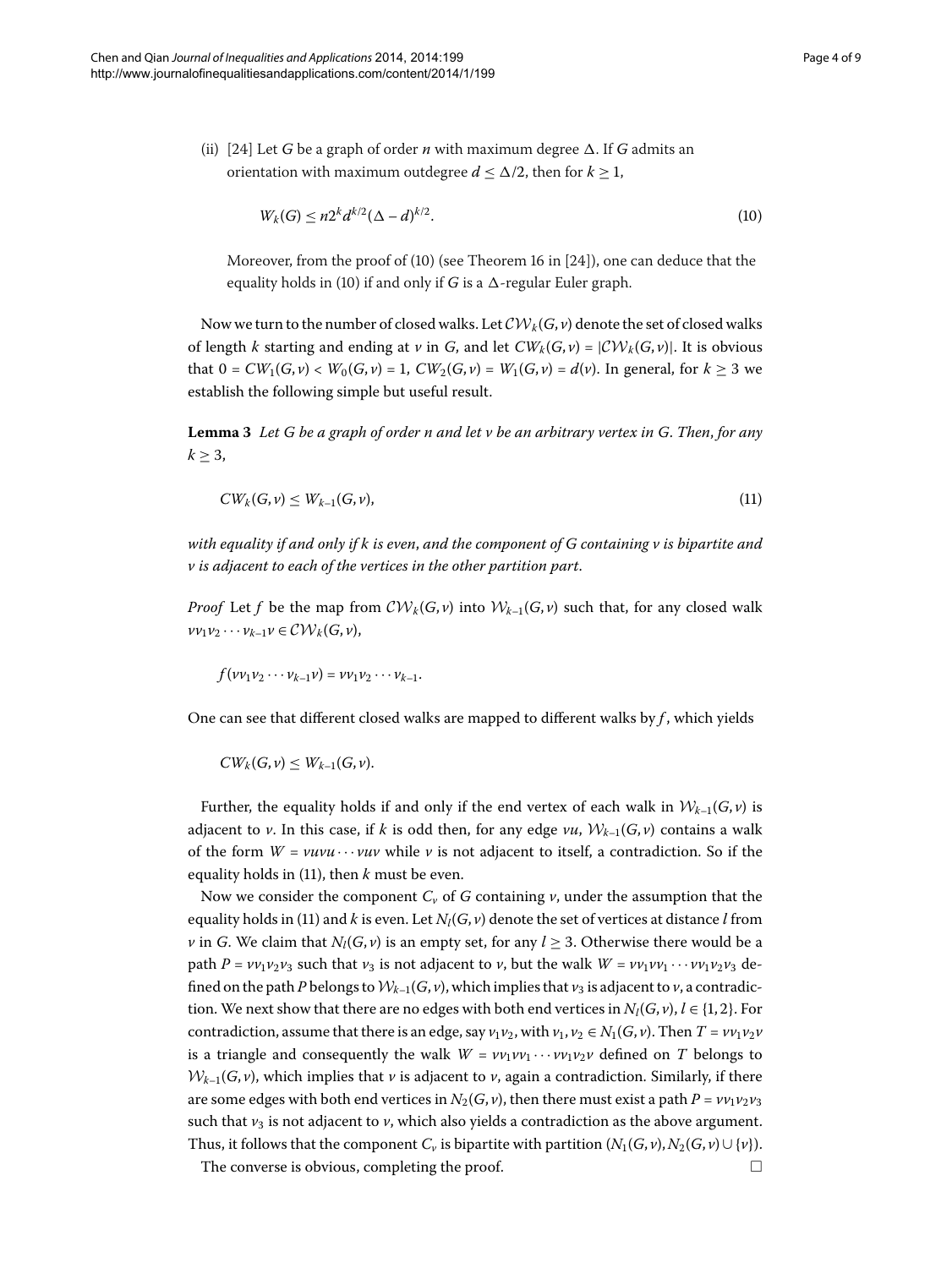<span id="page-4-3"></span>Let  $CW_k(G)$  denote the number of closed walks of length *k* in *G*, *i.e.*,  $CW_k(G)$  =  $\sum_{v \in V(G)} CW_k(G, v)$ . Clearly,  $CW_0(G) = n$ ,  $CW_1(G) = 0$  and  $CW_2(G) = 2m$ . For any  $k ≥ 3$ , using Lemma 3[,](#page-3-2) we have

**Theorem 4** Let G be a graph of order n with maximum degree  $\Delta$  and degree sequence  $(d_1, d_2, \ldots, d_n)$ . *Then, for any*  $k \geq 3$ ,

<span id="page-4-1"></span><span id="page-4-0"></span>
$$
CW_k(G) \le n\Delta^{k-1},\tag{12}
$$

$$
CW_k(G) \le 2m\Delta^{k-2},\tag{13}
$$

$$
CW_k(G) \le Zg_1(G)\Delta^{k-3},\tag{14}
$$

$$
CW_k(G) \le 2Zg_2(G)\Delta^{k-4} \quad \text{ (for } k \ge 4), \tag{15}
$$

<span id="page-4-2"></span>
$$
CW_k(G) \le \sum_{i=1}^n d_i^{k-1}.\tag{16}
$$

*Each of the equalities holds in* (12)-(16) *if and only if k is even and each component of G* is the complete bipartite graph  $K_{\Delta,\Delta}$ . Moreover, if G admits an orientation with maximum *outdegree*  $d \leq \Delta/2$ *, then, for any*  $k \geq 3$ ,

$$
CW_k(G) \le n2^{k-1}d^{(k-1)/2}(\Delta - d)^{(k-1)/2},\tag{17}
$$

*with equality if and only if both k and*  $\Delta$  are even and each component of G is the complete *bipartite graph*  $K_{\Delta,\Delta}$ .

*Proof* For  $k \geq 3$ , it follows from Lemma 3 that

$$
CW_k(G) = \sum_{v \in V(G)} CW_k(G, v) \le \sum_{v \in V(G)} W_{k-1}(G, v) = W_{k-1}(G),
$$

with equality if and only if *k* is even, and each component of *G* is a complete bipartite graph. This result together with bounds  $(5)-(10)$  $(5)-(10)$  yield bounds  $(12)-(17)$  directly; also the equality cases follow by noting that *G* is  $\Delta$ -regular ( $\Delta$  is even in the case of (17[\)](#page-4-2)). The proof is completed.  $\Box$ 

<span id="page-4-4"></span>Recall that an orientation of a graph *G* is a digraph *D* obtained from *G* by choosing an orientation for each edge. The outdegree of a vertex  $\nu$  in  $D$  is the number of edges with tail  $\nu$ . It is well known [24] that a tree (or forest) admits an orientation with maximum outdegree  $d = 1$  and a planar graph with  $d = 3$ . In fact, for a forest, fixing a root for each component and orienting each edge in each component toward its root would yield an orientation with  $d = 1$ ; furthermore, a planar graph has an orientation with  $d = 3$  since its edges can be partitioned into three forests (see,  $e.g., [25]$  $e.g., [25]$ [\)](#page-4-2). Thus, by (17) we get an immediate corollary.

**Corollary 5** Let G be a graph of order n with maximum degree  $\Delta$ . If G is a tree (or forest) *and*  $\Delta \geq 2$ *, then, for any*  $k \geq 3$ *,* 

$$
CW_k(G) < n\left(\sqrt{4(\Delta - 1)}\right)^{k-1}.\tag{18}
$$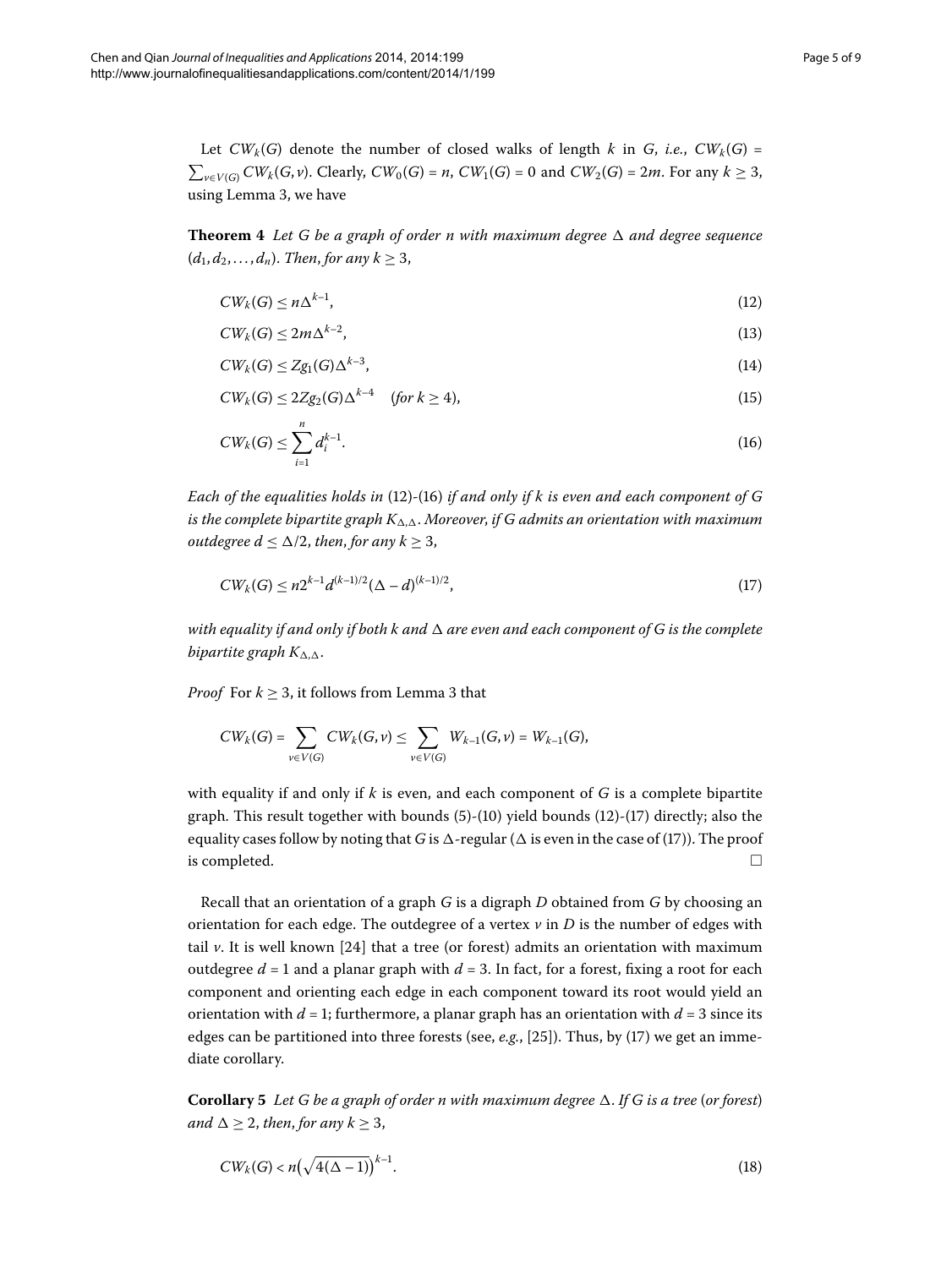<span id="page-5-1"></span>*If G is a planar graph and*  $\Delta \geq 6$ , *then*, *for any*  $k \geq 3$ ,

$$
CW_k(G) < n\left(\sqrt{12(\Delta - 3)}\right)^{k-1}.\tag{19}
$$

<span id="page-5-0"></span>Remark that if *G* is a bipartite graph (including tree and forest), then there are no closed walks of odd length in *G*, and hence  $CW_k(G) = 0$  when *k* is odd. Formally this is stated in the following proposition.

**Proposition 6** Let G be a bipartite graph. Then, for any  $k \geq 1$ ,  $CW_{2k-1}(G) = 0$ .

# **3 Applications**

In this section we apply the results in the previous section to estimate the Estrada index of graphs.

Let  $M_k(G)$  denote the *k*th spectral moment of *G*, *i.e.*,  $M_k(G) = \sum_{i=1}^n \lambda_i^k$ , where  $\lambda_1, \lambda_2$ , ...,  $\lambda_n$  are the eigenvalues of *G*. Then  $M_k(G) = CW_k(G)$  [2[\]](#page-8-3). On the other hand, recalling the power-series expansion of the function  $e^x$ , we have another expression for the Estrada index of *G* as follows:

<span id="page-5-6"></span><span id="page-5-3"></span>
$$
EE(G) = \sum_{k=0}^{\infty} \frac{M_k(G)}{k!} = \sum_{k=0}^{\infty} \frac{CW_k(G)}{k!}.
$$
 (20)

<span id="page-5-7"></span>In particular[,](#page-5-1) if *G* is a bipartite graph, then by Proposition 6, we get

<span id="page-5-4"></span><span id="page-5-2"></span>
$$
EE(G) = \sum_{k=0}^{\infty} \frac{M_{2k}(G)}{(2k)!} = \sum_{k=0}^{\infty} \frac{CW_{2k}(G)}{(2k)!}.
$$
 (21)

We are now ready to give some new upper bounds for *EE*(*G*).

**Theorem** 7 Let G be a graph with n vertices, m edges, t triangles, maximum degree  $\Delta$  and *degree sequence*  $(d_1, d_2, \ldots, d_n)$ *. Then* 

$$
EE(G) < \frac{n}{\Delta} \left( e^{\Delta} - 1 \right),\tag{22}
$$

$$
EE(G) < n + \frac{2m}{\Delta^2} \left( e^{\Delta} - 1 - \Delta \right),\tag{23}
$$

$$
EE(G) < n + m + \frac{Zg_1(G)}{\Delta^3} \left( e^{\Delta} - 1 - \Delta - \frac{\Delta^2}{2} \right),\tag{24}
$$

<span id="page-5-5"></span>
$$
EE(G) < n + m + t + \frac{2Zg_2(G)}{\Delta^4} \bigg( e^{\Delta} - 1 - \Delta - \frac{\Delta^2}{2} - \frac{\Delta^3}{6} \bigg),\tag{25}
$$

$$
EE(G) < \sum_{i=1}^{n} \frac{e^{d_i} - 1}{d_i}.\tag{26}
$$

*Moreover, if G admits an orientation with maximum outdegree*  $d \leq \Delta/2$ *, then* 

$$
EE(G) < \frac{n}{\sqrt{4d(\Delta - d)}} \left( e^{\sqrt{4d(\Delta - d)}} - 1 \right). \tag{27}
$$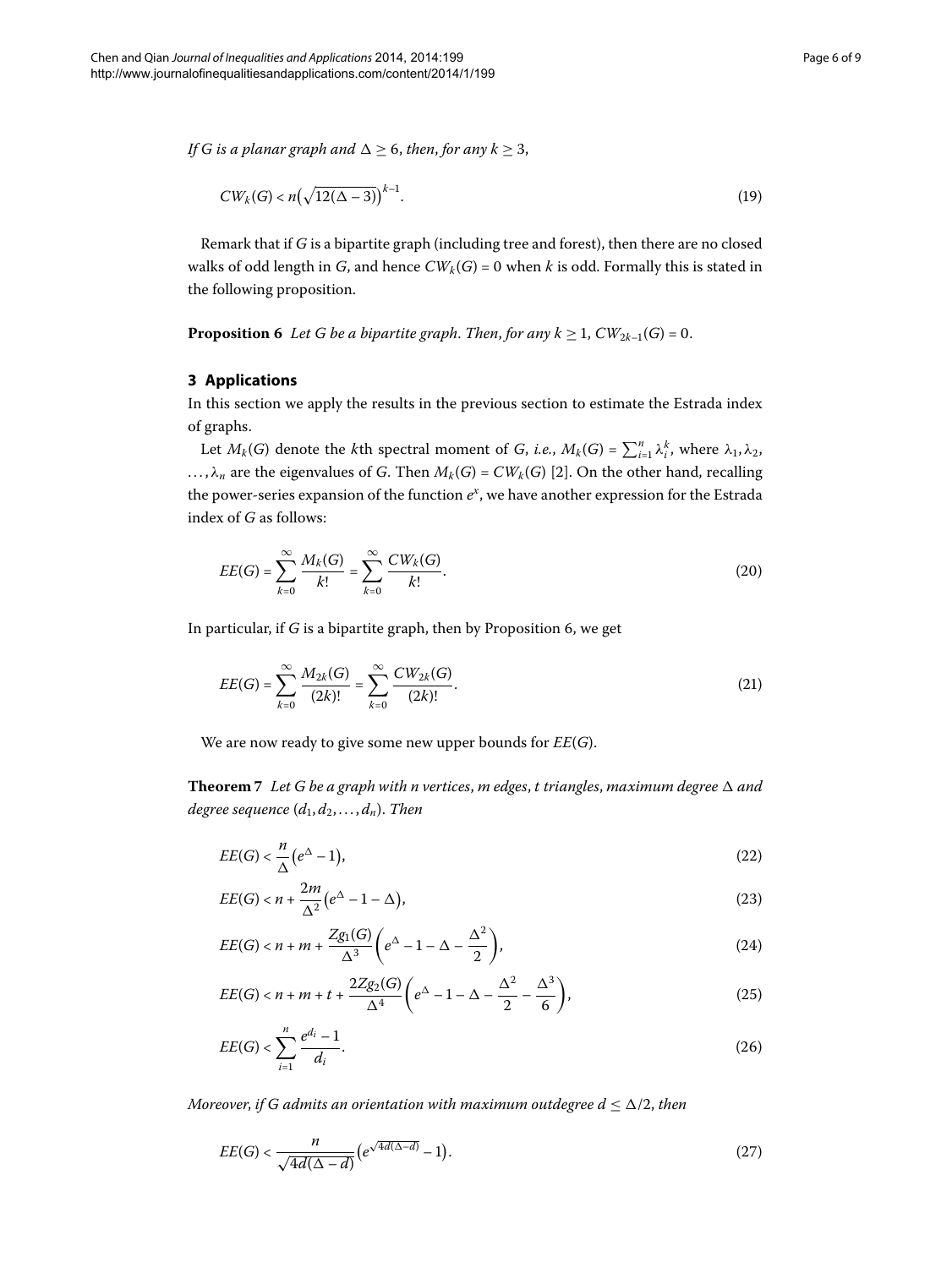*Proof* We first consider (22[\)](#page-5-2). By (20), Theorem 4 and noticing that  $CW_0(G) = n$ ,  $CW_1(G) =$ 0,  $CW_2(G) = 2m \leq n\Delta$ , we have

$$
EE(G) = CW_0(G) + CW_1(G) + \frac{CW_2(G)}{2!} + \sum_{k=3}^{\infty} \frac{CW_k(G)}{k!}
$$
  

$$
< n + \frac{n\Delta}{2!} + \sum_{k=3}^{\infty} \frac{n\Delta^{k-1}}{k!}
$$
  

$$
= n + \frac{n}{\Delta} \left( \sum_{k=0}^{\infty} \frac{\Delta^k}{k!} - 1 - \Delta \right)
$$
  

$$
= \frac{n}{\Delta} (e^{\Delta} - 1).
$$

The discussion for (23[\)](#page-5-5)-(27) is analogous by observing that  $CW_2(G) = 2m = \sum_{i=1}^n d_i$ ,  $CW_3(G) = 6t < W_2(G) = Zg_1(G)$  and,  $CW_2(G) = W_1(G) \le n\sqrt{4d(\Delta - d)}$  with equality if and only if *G* is a  $\Delta$ -regular Euler graph.  $\Box$ 

For bipartite graphs, from (21[\)](#page-5-6) and the power-series expansion of the hyperbolic cosine  $cosh(x) = (e^x + e^{-x})/2$ , one can easily obtain the following result by a similar reasoning as in the proof of Theorem 7.

**Theorem 8** Let G be a bipartite graph with n vertices, m edges, maximum degree  $\Delta$  and *degree sequence*  $(d_1, d_2, \ldots, d_n)$ . *Then* 

<span id="page-6-3"></span><span id="page-6-0"></span>
$$
EE(G) \le n + \frac{n}{\Delta} \left(\cosh(\Delta) - 1\right),\tag{28}
$$

<span id="page-6-1"></span>
$$
EE(G) \le n + \frac{2m}{\Delta^2} \left(\cosh(\Delta) - 1\right),\tag{29}
$$

$$
EE(G) \le n + m + \frac{Zg_1(G)}{\Delta^3} \left(\cosh(\Delta) - 1 - \frac{\Delta^2}{2}\right),\tag{30}
$$

$$
EE(G) \le n + m + \frac{2Zg_2(G)}{\Delta^4} \left(\cosh(\Delta) - 1 - \frac{\Delta^2}{2}\right),\tag{31}
$$

<span id="page-6-2"></span>
$$
EE(G) \le n + \sum_{i=1}^{n} \frac{\cosh(d_i) - 1}{d_i}.\tag{32}
$$

*Each of the equalities holds in* (28[\)](#page-6-1)-(32) *if and only if each component of G is the complete bipartite graph*  $K_{\Delta,\Delta}$ *. Moreover, if G admits an orientation with maximum outdegree d*  $\leq$  $\Delta/2$ , then

$$
EE(G) \le n + \frac{n}{\sqrt{4d(\Delta - d)}} \left( \cosh\left(\sqrt{4d(\Delta - d)}\right) - 1 \right),\tag{33}
$$

with equality if and only if  $\Delta$  is even and each component of G is the complete bipartite  $graph K_{\Delta,\Delta}$ .

Similar to Corollary 5, substituting  $d = 1$  and  $d = 3$  in (33[\)](#page-6-2) and [\(](#page-5-5)27), respectively, we have the following corollary.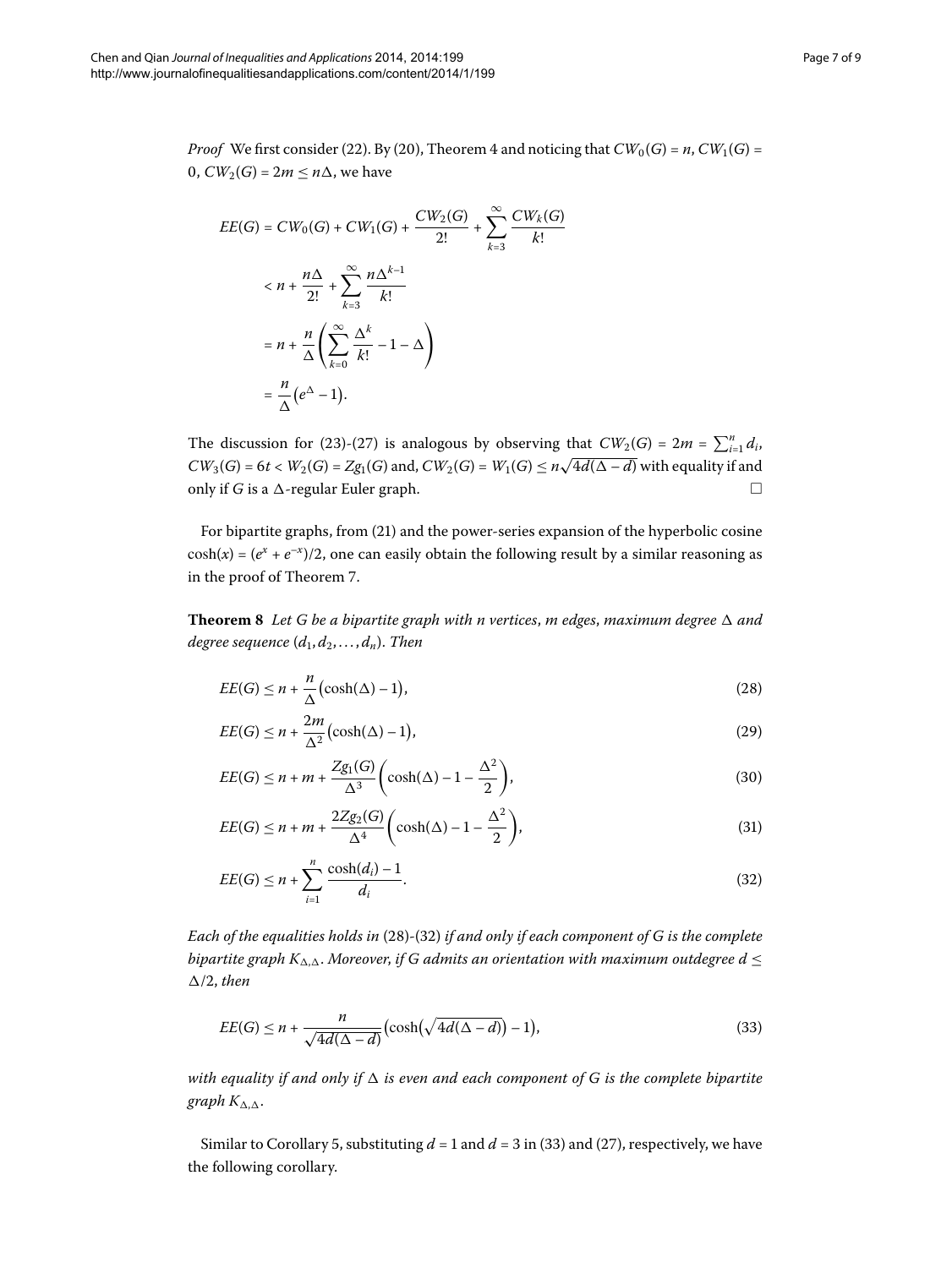**Corollary 9** Let G be a graph of order n with maximum degree  $\Delta$ . If G is a tree (or forest) *and*  $\Delta \geq 2$ *, then* 

$$
EE(G) < n + \frac{n}{\sqrt{4(\Delta - 1)}} \left( \cosh\left(\sqrt{4(\Delta - 1)}\right) - 1 \right). \tag{34}
$$

*If G is a planar graph and*  $\Delta \geq 6$ , *then* 

$$
EE(G) < \frac{n}{\sqrt{12(\Delta - 3)}} \left( e^{\sqrt{12(\Delta - 3)}} - 1 \right). \tag{35}
$$

**Remark** In the past few years, a number of upper bounds on the Estrada index of graphs have been established by using the algebraic techniques (see[,](#page-8-21) for example,  $[10, 11, 14, 16]$  $[10, 11, 14, 16]$ ). In comparison to the algebraic techniques, the bounds based on our graph-theoretical method are related to the degree parameters (mainly the maximum degree), which are somewhat different from the previous ones. Moreover, our method would be more effective in some cases. For example, in [10] de la Peña *et al.* showed that, for any graph *G*,

<span id="page-7-0"></span>
$$
EE(G) \leq n-1+e^{\sqrt{2m}},
$$

which was later improved by Zhou in [\[](#page-8-11)16] as follows:

$$
EE(G) \le n - 1 - \sqrt{2m} + e^{\sqrt{2m}}.
$$
\n(36)

Here, our bound (23[\)](#page-5-4) would be better than the bound (36) when  $2 \leq \Delta < \sqrt{2m}$ . To see this, we first consider the function  $f(x) = (e^x - 1 - x)/x^2$  with  $x \ge 2$ , which is strictly increasing with respect to *x* since  $f'(x) = [(x-2)e^x + x + 2]/x^3 > 0$  when  $x \ge 2$ . Then for  $2 \le \Delta < \sqrt{2m}$ , we get

<span id="page-7-1"></span>
$$
n+\frac{2m}{\Delta^2}\big(e^{\Delta}-1-\Delta\big)=n+2mf(\Delta)
$$

In addition, for a bipartite graph *G*, the authors in [10[\]](#page-8-20) proved that

$$
EE(G) \le n - 2 + 2\cosh(\sqrt{m}).\tag{37}
$$

Here, our bound (29[\)](#page-7-1) would be better than the bound (37) when  $2 < \Delta < \sqrt{m}$ . Indeed, when *x*  $\geq$  2 the function *f*(*x*) = (cosh *x* – 1)/*x*<sup>2</sup> is strictly increasing with respect to *x* since  $f'(x) = [(x-2)(e^x - e^{-x}) + 4(1-e^{-x})]/2x^3 > 0$ . Therefore, for  $2 \le \Delta < \sqrt{m}$ , we have

$$
n+\frac{2m}{\Delta^2}\big(\cosh(\Delta)-1\big)=n+2mf(\Delta)
$$

**Competing interests**

The authors declare that they have no competing interests.

#### **Authors' contributions**

All authors contributed equally and significantly in writing this article. All authors read and approved the final manuscript.